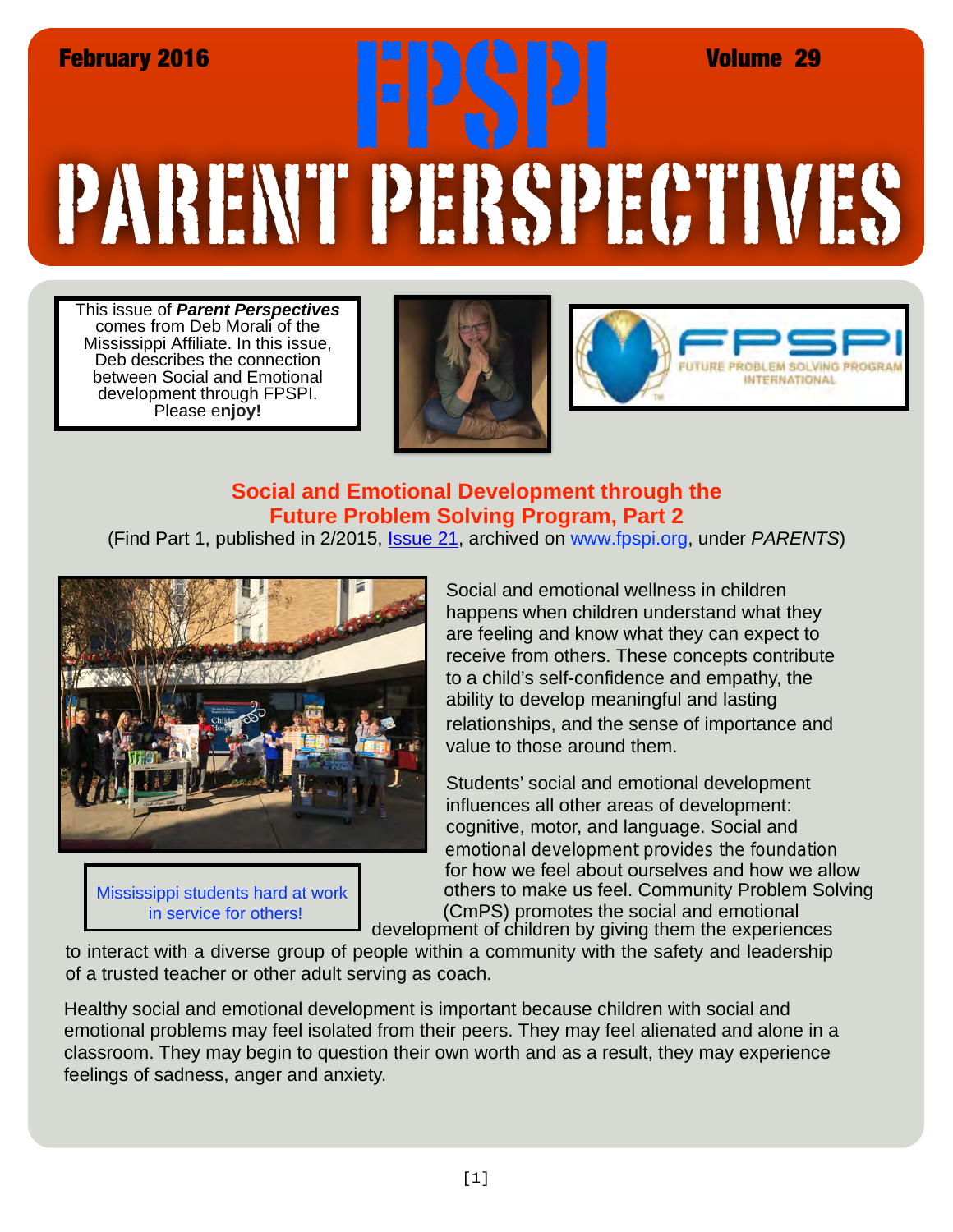

**Ryan LaSource is a hero to the Mississippi CmPS team. The team volunteered at his "Ryanman Triathlon" this year.**

The Future Problem Solving Program can nourish social and emotional wellness. As Mississippi Affiliate Director and a coach of the Future Problem Solving Program, I have seen considerable growth in students' social and emotional development, especially with the Community Problem Solving (CmPS) component. Many times children choose CmPS projects to help the disabled, the sick, the poor, and less fortunate. These are the projects that facilitate social and emotional growth--the human connection.

This program is different and meaningful because students select the CmPS projects they will work on. They "own" the project and work together in a team format to make a difference. The best affirmation of growth in our students is observing these students setting their solution ideas into action through interactions with

peers and community. The students have a real connection to the concern they are addressing with the CmPS project. They form empathy for the person(s)/topic being helped.

Students working on CmPS projects will focus on one of the five domains. Many times there is a crossover in the category, but ultimately the project will fit into one of these five

categories: Civic/Cultural Issues, Education, Environmental Concerns, Health Concerns, and Human Services.

For those not familiar with CmPS, students choose the topic, students determine the main challenge(s), students develop solution ideas and devise a plan of action, and then they do it. All CmPS projects are successful because when students "do" - students grow, but Project TIM and Project HOPE are personally two of my favorite CmPS experiences.

Project TIM (Technology to Improve Motor Skills) was created by a group of four sixth graders. One of the members had a little brother with developmental delays and was really in touch with the specific struggles his brother faced each day. His passion for the needs of others was contagious. His team created a classroom manipulative to help students with special needs improve their fine and gross motor skills. These gifted students came together with severely disabled students, college physical therapy students, hospital staff, and special education teachers. They turned what started out as a "cool idea" to build a robot into an experience that they still carry with them today six years later.

Project HOPE was a CmPS project that started very small and grew into an evolving project. The students were moved by a local toddler who was diagnosed with leukemia. They followed his battle daily on Facebook and experienced his ups and downs. From Facebook they learned about other children in our area who were also on their own journey with cancer.

These CmPSers formed a team to help those kids and their families. From research they learned how important it is for these kids to be in a germ-free environment after treatments. They worked with local businesses and wrote grants to purchase sanitary



supplies for the cancer patients. They worked with the cancer charity organization LLS and hosted a penny drive to help researchers find a cure.